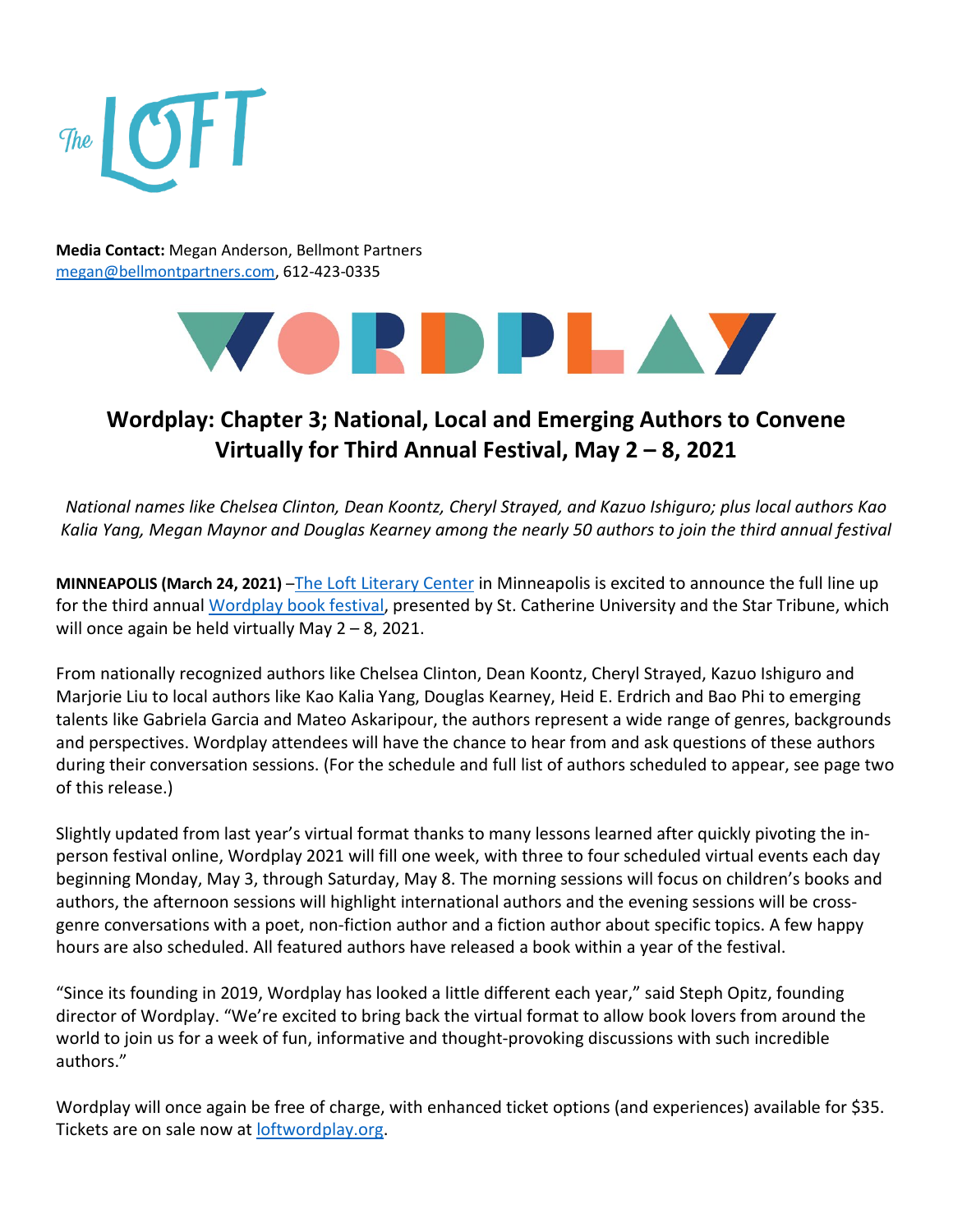The Loft's Wordplay is made possible by presenting partners St. Catherine University and Star Tribune.

"We are excited to be part of Wordplay again this year and to celebrate readers, writers, and great books. At St. Catherine University, we celebrate these everyday as a liberal arts university. Reading and literacy are the foundations of education," said Anita Thomas, PhD, provost and executive Vice President at St. Catherine University. "Books open up the mind to vast worlds of knowledge and understanding, and look forward to this year's conversations."

|  | <b>WHAT:</b> The Loft's third-annual Wordplay festival |
|--|--------------------------------------------------------|
|--|--------------------------------------------------------|

- **WHEN:** Sunday, May 2 through Saturday, May 8
- **WHERE:** Sessions will be streamed on Crowdcast, YouTube and Facebook Live.
- **TICKETS:** General admission tickets free of charge, with enhanced ticket options (and experiences) available for \$35. Visit [loftwordplay.org](http://www.loftwordplay.org/) to find links to stream and also purchase enhanced tickets.

# **AUTHORS TO APPEAR/SCHEDULE:**

**SUNDAY, MAY 2** • **4 p.m. (HAPPY HOUR):** Love and Illusion: Kazuo Ishiguro on Klara and the Sun in conversation with Yaa Gyasi **AUTHORS** Kazuo Ishiguro (*Klara and the Sun*)

> When bestselling novelist Kazuo Ishiguro won the Nobel Prize in Literature in 2017, the Nobel committee described him as having "uncovered the abyss beneath our illusory sense of connection in the world." Now here's your chance to ask this "poet of the unspoken" (New York Times) your questions about his vision, writing life, and his first novel since winning the Nobel.

**SPECIAL NOTE**: Wordplay tickets for this event are sold out. But tickets are still available through Bay Area Book Festival [via this link.](https://www.baybookfest.org/session/love_illusion/#!event-register/2021/5/2/love-and-illusion-kazuo-ishiguro-on-klara-and-the-sun)

• **7 p.m. (CROSS-GENRE):** Wordplay Kickoff with Dean Koontz and James Lee Burke in conversation **AUTHORS:** Dean Koontz (*The Other Emily*), James Lee Burke (*A Private Cathedral*)

Two of the most prolific, best-selling, well-known writers in the country will be in conversation for the first time ever. Help us kick off Wordplay with this historic event.

**MONDAY, MAY 3** • **9 a.m. (YOUTH):** You Can Do It! **AUTHORS:** Christian Trimmer (*The Little Things: A Story About Acts of Kindness*), Atinuke (*Too Small Tola*), Megan Maynor (*Helga Makes a Name for Herself*), Kao Kalia Yang (*Yang Warriors*)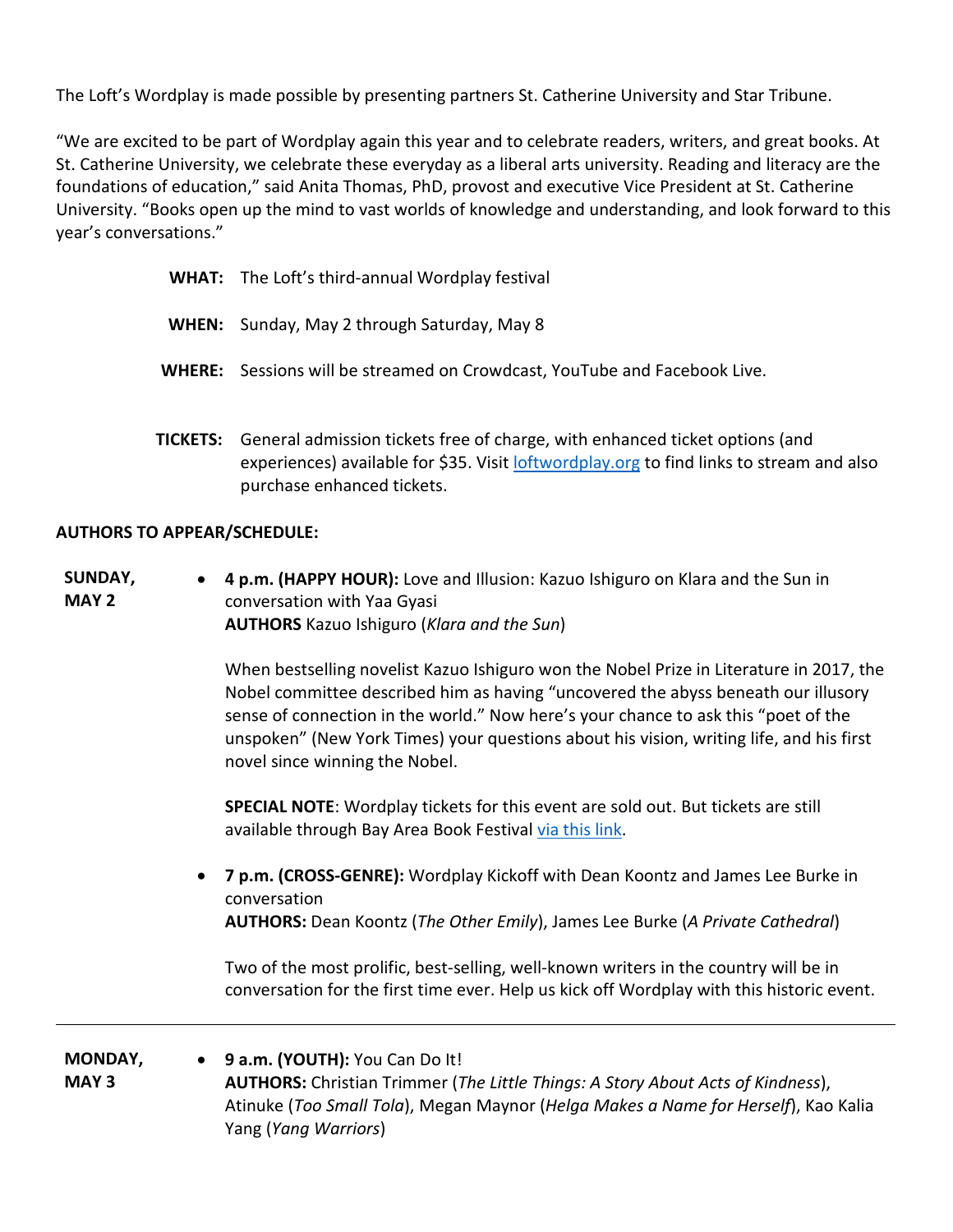No matter how small, or young, or weak you might feel, these inspiring tales remind you that the little things add up! Grab your kiddos and join these authors in a discussion about actions and words.

• **12 p.m. (INTERNATIONAL):** Intercontinental Series featuring Elisa Shua Dusapin **AUTHORS:** Elisa Shua Dusapin (*Winter in Sokcho*)

In *Winter in Sokcho*, Elisa Shua Dusapin explores shared identity and divided selves through the relationship of a French Korean receptionist and a guest in a North Korean tourist town.

• **7 p.m. (CROSS-GENRE):** Talking Back, Looking Forward: Native Women's Resistance & Reimagination **AUTHORS:** Heid E. Erdrich (*Little Big Bully*), Elissa Washuta (*White Magic*), Leanne Betasamosake Simpson (*Noopiming: The Cure for White Ladies*)

These Native writers offer us stories of resistance to colonialism through reclaiming cultural inheritance, calling out their oppressors and honoring Native worldviews.

**TUESDAY, MAY 4** • **9 a.m. (YOUTH):** More than Words **AUTHORS** Trung Le Nguyen (*The Magic Fish*), Ted Anderson (*The Spy Who Raised Me*)

> From page to page, panel to panel, graphic novels create a world for the reading in more than one way. Join these authors as they discuss their latest books and the ways in which graphics can enhance a story.

• **12 p.m. (INTERNATIONAL):** Intercontinental Series featuring Sofia Segovia **AUTHORS:** Sofia Segovia (*Tears of Amber*)

In *Tears of Amber*, Sofia Segovia depicts two families displaced by war and caught up in extraordinary pilgrimages towards uncertain futures.

• **7 p.m. (CROSS-GENRE):** Mother, Daughter, Witch, Savior **AUTHORS:** Carrie Fountain (*The Life*), Kathryn Nuernberger (*The Witch of Eye*), Gabriela Garcia (*Of Women and Salt*)

Women in caretaking roles are often burdened with unrealistic expectations and forced into sexist dichotomies. These authors examine the role of caretaker from new angles to expose the nuances beneath.

#### **WEDNESDAY, MAY 5** • **9 a.m. (YOUTH):** Illustrator Draw-off, co-presented with Brooklyn Book Fest **AUTHORS:** Charnelle Pinkney Barlow (*Born Ready: The True Story of a Boy Named Penelope*), Linda Bondestam (*Good Night, Earth*), Mike Wohnoutka (*How to Apologize*), Jon Klassen (*Pax: Journey Home*)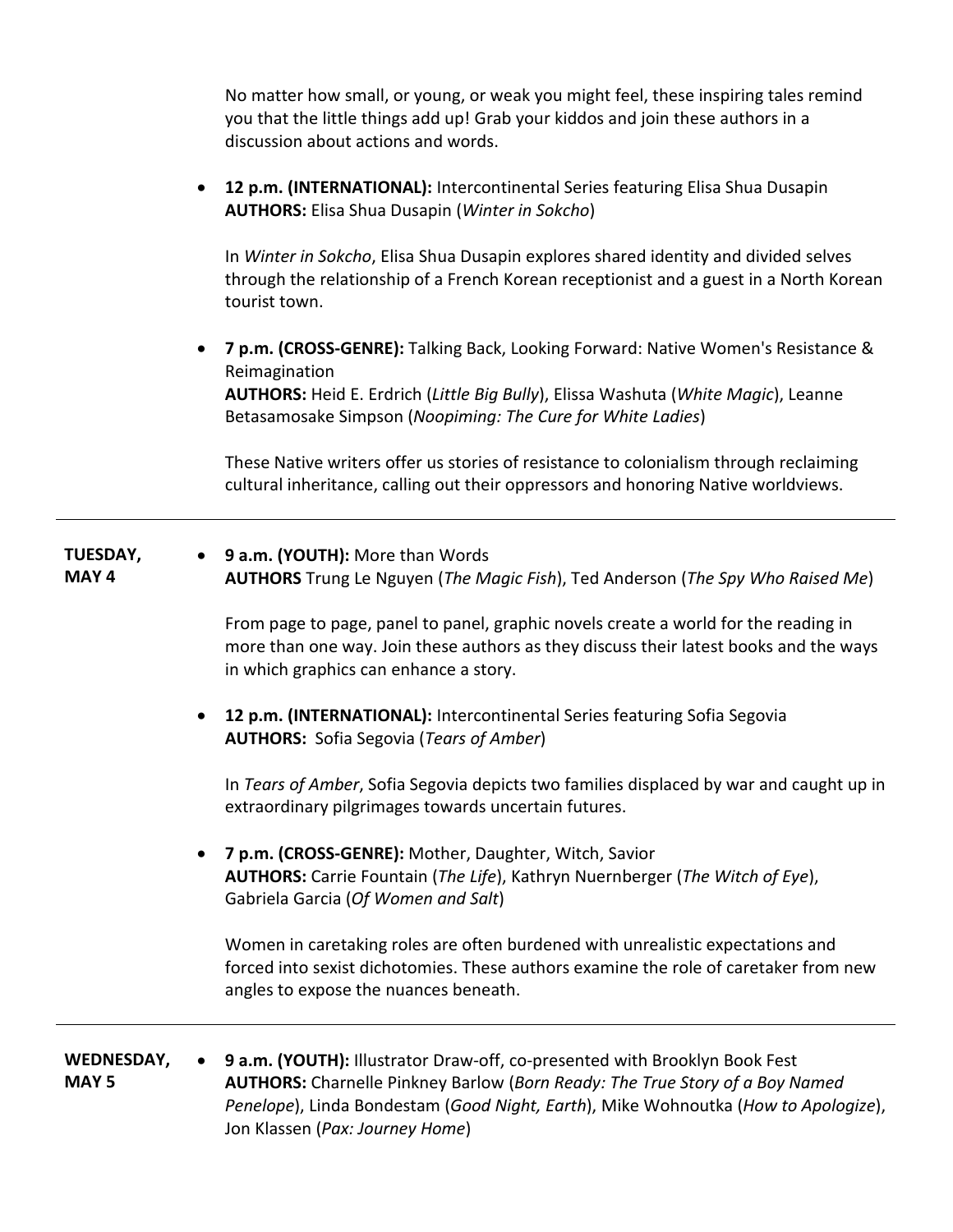Join four amazing and celebrated children's illustrators as they compete for votes with a live illustration draw-off.

• **12 p.m. (INTERNATIONAL):** Intercontinental Series featuring Connie Palmen **AUTHORS:** Connie Palmen (*Your Story, My Story: A Novel*)

Connie Palmen constructs the untold story of Ted Hughes, former romantic partner of poet Sylvia Plath—revealing hidden demons of both star-crossed lovers.

• **7 p.m. (CROSS-GENRE):** Sense of Adventure **AUTHORS:** Maggie Shipstead (*Great Circle*), Randa Jarrar (*Love is an Ex-Country*), Hoa Nguyen (*A Thousand Times You Lose Your Treasure*)

What does it cost to be the boldest, most daring, joyfully liberated person you can be? These writers explore what it means to be true to oneself in order to obtain both personal and political freedom.

**THURSDAY, MAY 6** • **9 a.m. (YOUTH):** She Persisted **AUTHORS (and books)** Meg Medina (*She Persisted: Sonia Sotomayor*), Sayantani DasGupta (*She Persisted: Virginia Apgar*), Michelle Knudsen (*She Persisted: Nellie Bly*), Chelsea Clinton (*She Persisted: Harriet Tubman*)

> Join beloved children's authors and heroes in their own right as they tell true stories about women who have persisted. These stories will help cultivate and inspire the young people in your life to persist.

• **12 p.m. (INTERNATIONAL)** Intercontinental Series featuring Rivers Solomon **AUTHORS (and books)** Rivers Solomon (*Sorrowland: A Novel*)

Rivers Solomon presents *Sorrowland: A Novel* as a genre-bending work of Gothic fiction in which family, identity and brutality are all put to the test.

• **4 p.m. (HAPPY HOUR):** West x Midwest present Alison Bechdel in conversation with Cheryl Strayed **AUTHORS** Alison Bechdel (*The Secret to Superhuman Strength*)

The long and complicated history of workout crazes in the U.S.—from the Thighmaster to Nordictrack; Peloton to Soul Cycle—have created a culture that chases fads over facts. And Alison Bechdel, iconic, award-winning graphic memoirist, has not been immune to the promises. But in her quest for superhuman strength, Bechdel's journey leads her to another muscle: the heart. Join her and fellow soul-seeker Cheryl Strayed as they discuss Bechdel's latest graphic memoir.

**Special notes:** Co-presented by Literary Arts (Portland, Ore.), The Loft (Minneapolis, Minn.), Black Mountain Institute (Las Vegas, Nev.), and Wisconsin Book Festival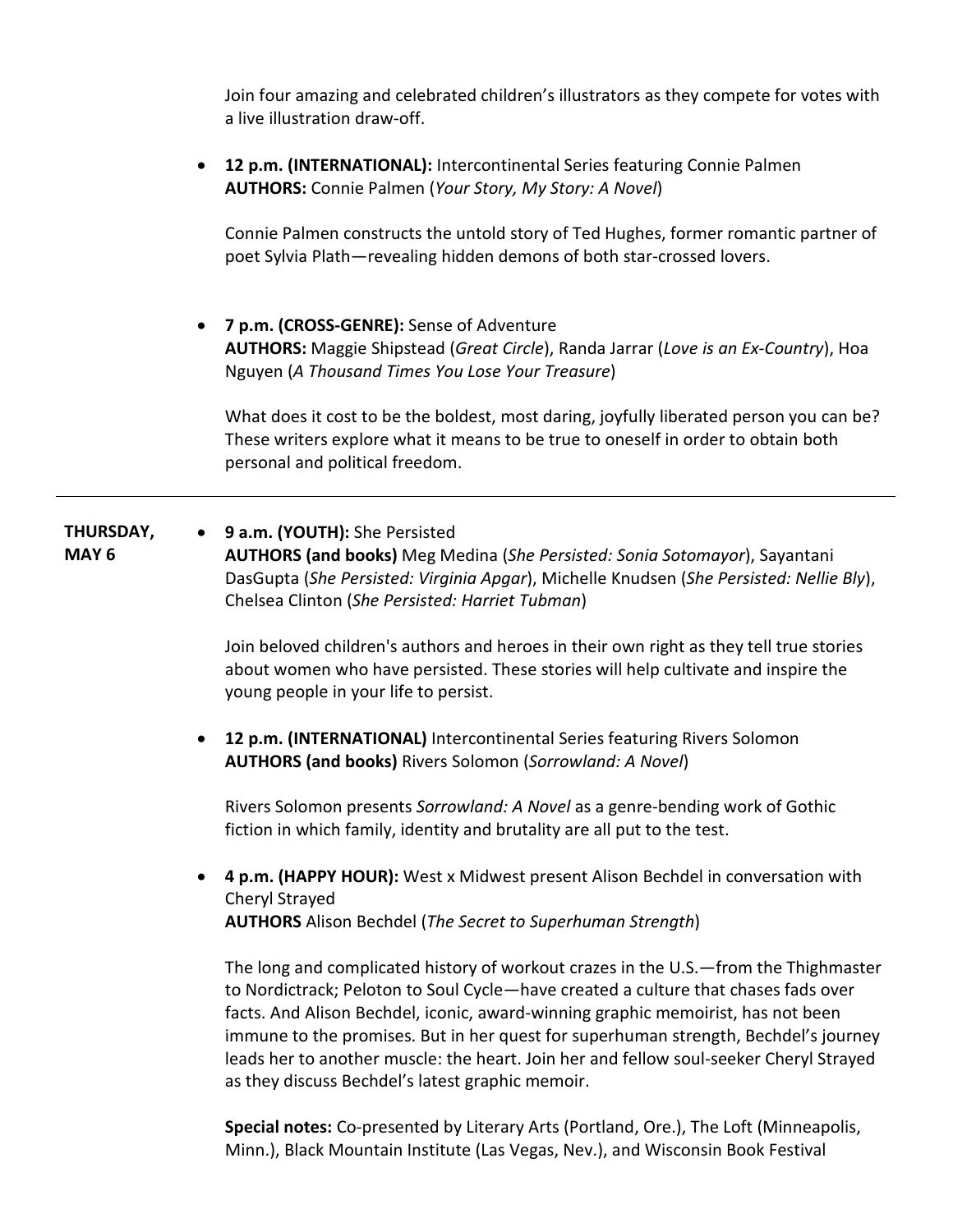(Madison, Wis.)

• **7 p.m. (CROSS-GENRE):** Fetch the Bolt Cutters

**AUTHORS** Melissa Febos (*Girlhood*), Kaitlyn Greenidge (*Libertie: A Novel*), Donika Kelly (*The Renunciations*)

Girls grow up hearing stories about what a woman "should" be. These authors are done hearing stories told about themselves — they're writing their own, and questioning who's been narrating up until now.

## **FRIDAY, MAY 7**

• **9 a.m. (YOUTH):** Animals! **AUTHORS:** Bao Phi (*Hello, Mandarin Duck!*), Jason Tharp (*It's Ok to Smell Good!*), Shannon Hale and LeUyen (*Itty-Bitty Kitty Corn*)

Kitties, ducks and skunks – oh, my! This virtual zoo features all of your favorite animals tackling some of life's most important topics: personal hygiene, meeting and welcoming new neighbors, and finding your identity.

• **12 p.m. (INTERNATIONAL)** Intercontinental Series featuring Helen Oyeyemi **AUTHORS:** Helen Oyeyemi (*Peaces: A Novel*)

Helen Oyeyemi, bestselling author of *What Is Not Yours Is Not Yours*, crafts a mesmerizing portrayal of two lovers forever changed by an unusual train journey in her new novel *Peaces*.

• **4 p.m. (HAPPY HOUR)** Genre-benders: Literary Writers on Comics **AUTHORS** Benjamin Percy (*Dawn of X, vol. 14*), Brittney Morris (*The Cost of Knowing*), Marjorie Liu (*Monstress: Talk Stories #2*)

Three writers who have built audiences in both the novel world and the comic book world talk about how they wear different creative hats and discuss their latest projects.

• **7 p.m. (CROSS-GENRE):** Who's Watching?: The White Gaze & the Reclamation of Black Performance

**AUTHORS:** Douglas Kearney (*Sho)*, Mateo Askaripour (*Black Buck)*, Hanif Abdurraqib (*A Little Devil in America: Notes in Praise of Black Performance)*

With a keen eye for performances both grandiose and subtle, these authors demonstrate how inextricably Black performance is woven into the fabric of American culture.